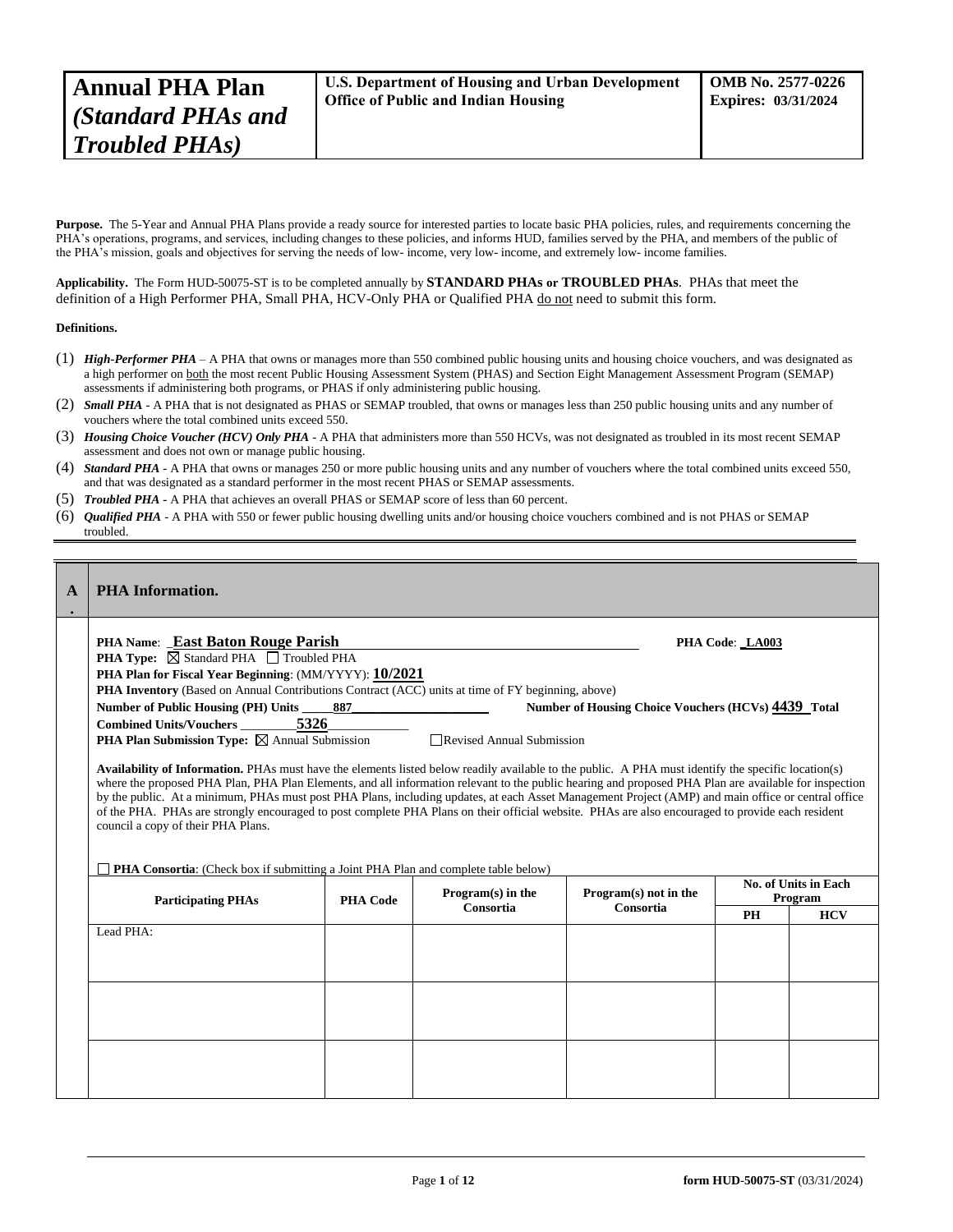| <b>B.</b> | <b>Plan Elements</b>                                                                                                                                                                                                                                                                                                                                                                                                                                                                                                                                                                                                                                                                                                                                                      |
|-----------|---------------------------------------------------------------------------------------------------------------------------------------------------------------------------------------------------------------------------------------------------------------------------------------------------------------------------------------------------------------------------------------------------------------------------------------------------------------------------------------------------------------------------------------------------------------------------------------------------------------------------------------------------------------------------------------------------------------------------------------------------------------------------|
| В.        | <b>Revision of Existing PHA Plan Elements.</b>                                                                                                                                                                                                                                                                                                                                                                                                                                                                                                                                                                                                                                                                                                                            |
| 1         | (a) Have the following PHA Plan elements been revised by the PHA?                                                                                                                                                                                                                                                                                                                                                                                                                                                                                                                                                                                                                                                                                                         |
|           | Y N<br>$\boxtimes$ Statement of Housing Needs and Strategy for Addressing Housing Needs<br>$\boxtimes$ Deconcentration and Other Policies that Govern Eligibility, Selection, and Admissions.<br>⊠<br>Financial Resources.<br>$\boxtimes$ Rent Determination.<br>$\overline{\phantom{a}}$<br>$\Box$<br>$\boxtimes$ Operation and Management.<br>□<br>$\boxtimes$ Grievance Procedures.<br>$\boxtimes$ Homeownership Programs.<br>⊠ Community Service and Self-Sufficiency Programs.<br>$\boxtimes$ Safety and Crime Prevention.<br>$\Box$<br>$\boxtimes$ Pet Policy.<br>$\Box$<br>$\boxtimes$ Asset Management.<br>ப<br>$\boxtimes$ Substantial Deviation.<br>$\Box$ Significant Amendment/Modification                                                                   |
|           | (b) If the PHA answered yes for any element, describe the revisions for each revised element(s):                                                                                                                                                                                                                                                                                                                                                                                                                                                                                                                                                                                                                                                                          |
|           | Statement of Housing Needs - The City-Parish Government in conjunction with Build Baton Rouge and the Louisiana Fair Housing<br>Action Center completed an Analysis of Impediments to Fair Housing Choice in early 2020. The assessment provides a thorough analysis<br>of the housing market in East Baton Rouge Parish. SEE FULL REPORT OF ASSESSMENT OF FAIR HOUSING 2020 ON THE CITY<br>OF BATON ROUGE-PARISH OF EAST BATON ROUGE WEBSITE, www.brla.gov<br>13.21% of households experience severe housing cost burden (defined as greater than 50% of income), 29.22% experience at least one of<br>the four housing problems, and 16.11% experience severe housing problems. Black Non-Hispanic and Hispanic face significantly higher<br>rates of housing problems. |
|           | Public Housing developments where the majority of households are households with children are comprised of predominantly Black<br>neighborhoods. On average, public housing developments are located in neighborhoods where the racial composition is 88% Black. Of<br>these developments, the average neighborhood poverty rate is 38%, compared to a 19% poverty rate for the parish as a whole.                                                                                                                                                                                                                                                                                                                                                                        |
|           | Housing Choice Vouchers are highly concentrated in central Baton Rouge, which are also neighborhoods with predominantly Black<br>residents. Black households represent the majority of HCV residents.                                                                                                                                                                                                                                                                                                                                                                                                                                                                                                                                                                     |
|           | Access to publicly supported housing for persons with disabilities is a significant contributing factor to disproportionate housing needs and<br>segregation for persons with disabilities. Although persons with disabilities reside in most categories of publicly supported housing at rates<br>that are commensurate with their share of the income-eligible population, they, like other disproportionately low-income groups, suffer<br>from the overall lack of affordable housing in Baton Rouge and the surrounding region.                                                                                                                                                                                                                                      |
|           | The availability of affordable units in a range of sizes may contribute to disproportionate housing needs. In East Baton Rouge Parish,<br>approximately 4% of renter occupied households are overcrowded (more than one person per room).                                                                                                                                                                                                                                                                                                                                                                                                                                                                                                                                 |
|           | Lack of safe, adequate and affordable housing continues to be the biggest issue facing the Baton Rouge area. According to maps in the<br>Louisiana Housing Corporation's 2019 Housing Needs Assessment, notable housing problems in Baton Rouge are aging housing stock,<br>overcrowding, inadequate rentals, and rent stress.                                                                                                                                                                                                                                                                                                                                                                                                                                            |
|           | The EBRPHA Housing Choice Voucher waiting list opened for the first time in ten years in July 2021 for $\frac{1}{2}$ day.<br><b>EBRPHA</b> – Housing Choice Voucher (HCV) Waiting List<br>There are 4139 applicants on the EBRP HCV waiting list and 18 applicants on the City of Plaquemine waiting list.<br>$\bullet$<br>Housing Choice has five (5) site-specific Project Based Voucher (PBV) waiting lists:<br>$\bullet$<br>Autumn Place (1317 applicants)<br>$\circ$                                                                                                                                                                                                                                                                                                 |
|           | Willow Creek (1321 applicants)<br>$\circ$<br>Roosevelt Terrace (830 applicants)<br>$\circ$<br>River South – Phase II (1148 applicants)<br>$\circ$<br>River South - Phase I (970 applicants)<br>$\circ$                                                                                                                                                                                                                                                                                                                                                                                                                                                                                                                                                                    |
|           | <b>EBRPHA</b> – Public Housing Waiting Lists<br>There are 3,955 applications on file for the Public Housing eleven site-based waiting lists. Many of the applicants<br>are on multiple lists. As a result, total applicants are much lower than total applications. Individual lists will be<br>reopened on an as need basis.                                                                                                                                                                                                                                                                                                                                                                                                                                             |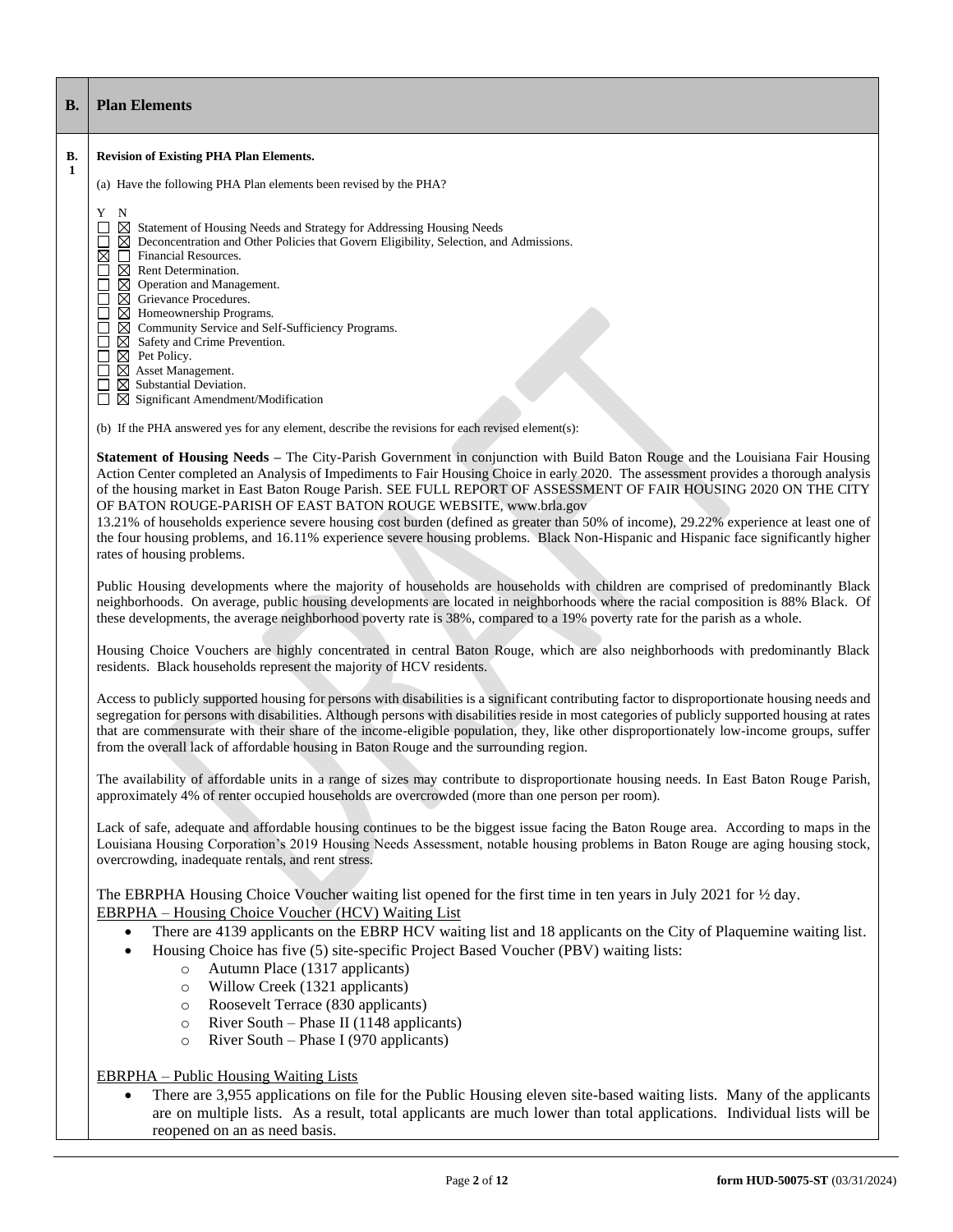## **Strategy for Addressing Housing Needs**

- Maximize the number of affordable units available to the PHA within its current resources
- Increase the number of affordable housing units
- Leverage funding for new development of affordable housing
- Encourage voucher holders to rent in areas of opportunity
- HCV Landlord seminars
- RAD conversion of Public Housing portfolio SEE EBRPHA 2021-2025 FIVE-YEAR PLAN

**Financial resources** were updated using most current funding and estimates for FY2022. Increased from \$40,203,428 to \$43,066,027.

**Deconcentration:** The PHA completed the annual Deconcentration Analysis. The average income for Public Housing general occupancy developments is \$14,533. A copy of the analysis is included.

(c) The PHA must submit its Deconcentration Policy for Field Office review.

PHA 2021-2022 Plan Deconcentration Analysis

Average Income for HA-Wide General Occupancy Developments –

| Established Income Range (EIR) - |  |  |
|----------------------------------|--|--|
|                                  |  |  |

| $\blacksquare$      |                       | \$12,353           | \$<br>16,713     |
|---------------------|-----------------------|--------------------|------------------|
| <b>Development#</b> | <b>Development</b>    | <b>Avg. Income</b> | <b>EIR Range</b> |
| LA003001            | Monte Sano            | \$<br>16,681       | Within           |
| LA003002            | Clarksdale            | Ś<br>13,938        | Within           |
| LA003004            | <b>Duane</b>          | \$<br>10,986       | <b>Below</b>     |
| LA003005            | Turner                | N/A                |                  |
| LA003006            | Ardenwood             | \$<br>16,037       | Within           |
| LA003008            | <b>Kelly Terrace</b>  | Ś.<br>12,956       | Within           |
| LA003009            | <b>Wood Plaza</b>     | \$<br>11,241       | <b>Below</b>     |
| LA003011            | <b>Zion Terrace</b>   | \$<br>11,404       | <b>Below</b>     |
| LA003013            | Capital Square        | \$<br>16,326       | Within           |
| LA003014            | <b>Scotland Villa</b> | \$<br>18,270       | Above            |
| LA003015            | Sharlo Terrace        | N/A                |                  |
| LA003016            | <b>RiverSouth</b>     | Ś.<br>17,489       | Above            |
| Average             |                       | \$<br>14,533       |                  |
| 85%                 |                       | \$<br>12,353       |                  |
| 115%                |                       | \$<br>16,713       |                  |

**\*Avg. income falls within Extremely Low for all developments.**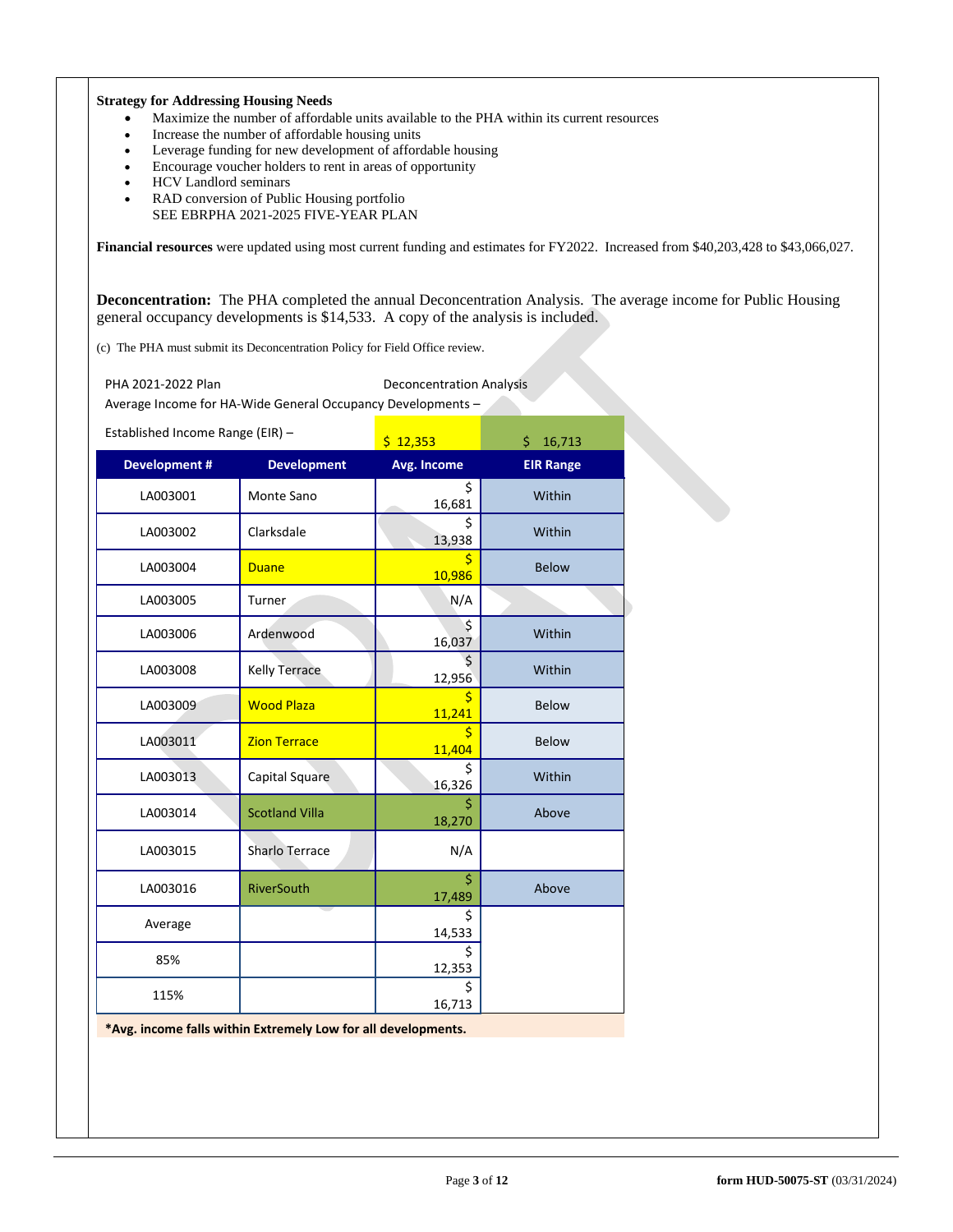| <b>Baton Rouge, LA</b><br><b>HUD</b> |                      |                |                   |        |        |        |                |        |
|--------------------------------------|----------------------|----------------|-------------------|--------|--------|--------|----------------|--------|
|                                      | FY 2021 Income Limit |                | Persons in Family |        |        |        |                |        |
| <b>Metro FMR Area</b>                |                      | $\overline{2}$ | 3                 | 4      | 5      | 6      | $\overline{7}$ | 8      |
|                                      |                      |                |                   |        |        |        |                |        |
| Very Low (50%)                       | 27,800               | 31,750         | 35,700            | 39,650 | 42,850 | 46,000 | 49,200         | 52,350 |
|                                      |                      |                |                   |        |        |        |                |        |
| <b>Extremely Low</b><br>Income       | 16,700               | 19,050         | 21,960            | 26,500 | 31,040 | 35,580 | 40,120         | 44,660 |
|                                      |                      |                |                   |        |        |        |                |        |
| Low (80%) Income                     | 44,450               | 50,800         | 57,150            | 63,450 | 68,550 | 73,650 | 78,700         | 83,800 |

**Rent Determination, Operations and Management, Grievance Procedures, Community Service, and the PH pet policy** are found in the HCV Administrative Plan and the PH Admissions and Occupancy Policy. Both HCV and Public Housing have \$50 minimum rents. HCV has established Payment Standards of 110% of Fair Market Rents established for the jurisdiction. Public Housing also has established Flat Rents. Policies are available for review.

**Homeownership** - The EBRPHA operates a HCV Homeownership Program. The program was expanded in FY2021 with an additional 15 homeownership vouchers issued bringing the total to 29. The Program is open to existing voucher families.

**Community Service and Self Sufficiency Programs** - The EBRPHA implemented a voluntary HCV Family Self Sufficiency Program in fiscal year 2021. During the first year, 25 participants were accepted into the program. Plans are to expand the program during FY2022.

The EBRPHA operates a Public Housing Resident Opportunities and Self Sufficiency (ROSS) grant program that provides for coordination of adult and children's services and programs.

**Safety & Crime Prevention** - The EBRPHA utilizes Baton Rouge Police Officers for additional patrolling and enforcement. The PHA has an Emergency Transfer Plan to address domestic violence and comply with the Violence Against Women Act. We work with local domestic violence organizations and the District Attorney's Office. The Public Housing Resident Services coordinators work with four non-profit organizations that provide everything from counseling to relocation assistance and housing, education and any other barriers to moving forward. The PHA does not offer or have any additional services or prevention programs.

**Pet Policy** – The EBRPHA does allow pets in Public Housing. The policy is incorporated into the Admissions and Occupancy Policy.

**Asset Management** - To address the agency's aging assets, the EBRPHA received HUD approval of its portfolio wide Rental Assistance Demonstration (RAD) conversion application. Public Housing properties will be addressed under separate applications submitted over the next five years. SEE AGENCY 2021-2025 FIVE-YEAR PLAN AND ANNUAL PLAN NEW ACTIVITIES BELOW

# **Substantial Deviation/Significant Amendment/Modification**

The EBRHA definition includes language on RAD specific items.

The East Baton Rouge Parish Housing Authority defines the term " Significant Amendment and Substantial Deviation/Modification" as any change with regard to Demolition or Disposition, Housing Designation, Homeownership Plan, Conversion Activities, and Capital Improvements not previously documented in the CFP 5-year Action Plan and/or Annual Statement that exceed \$250,000.

As part of the Rental Assistance Demonstration (RAD), the Housing Authority of East Baton Rouge Parish redefined the definition of a substantial deviation from the PHA Plan to exclude the following RAD-specific items:

- Changes to the Capital Fund Budget produced as a result of each approved RAD Conversion, regardless of whether the proposed conversion will include use of additional Capital Funds;
- Changes to the construction and rehabilitation plan for each approved RAD conversion; and
- Changes to the financing structure for each approved RAD conversion.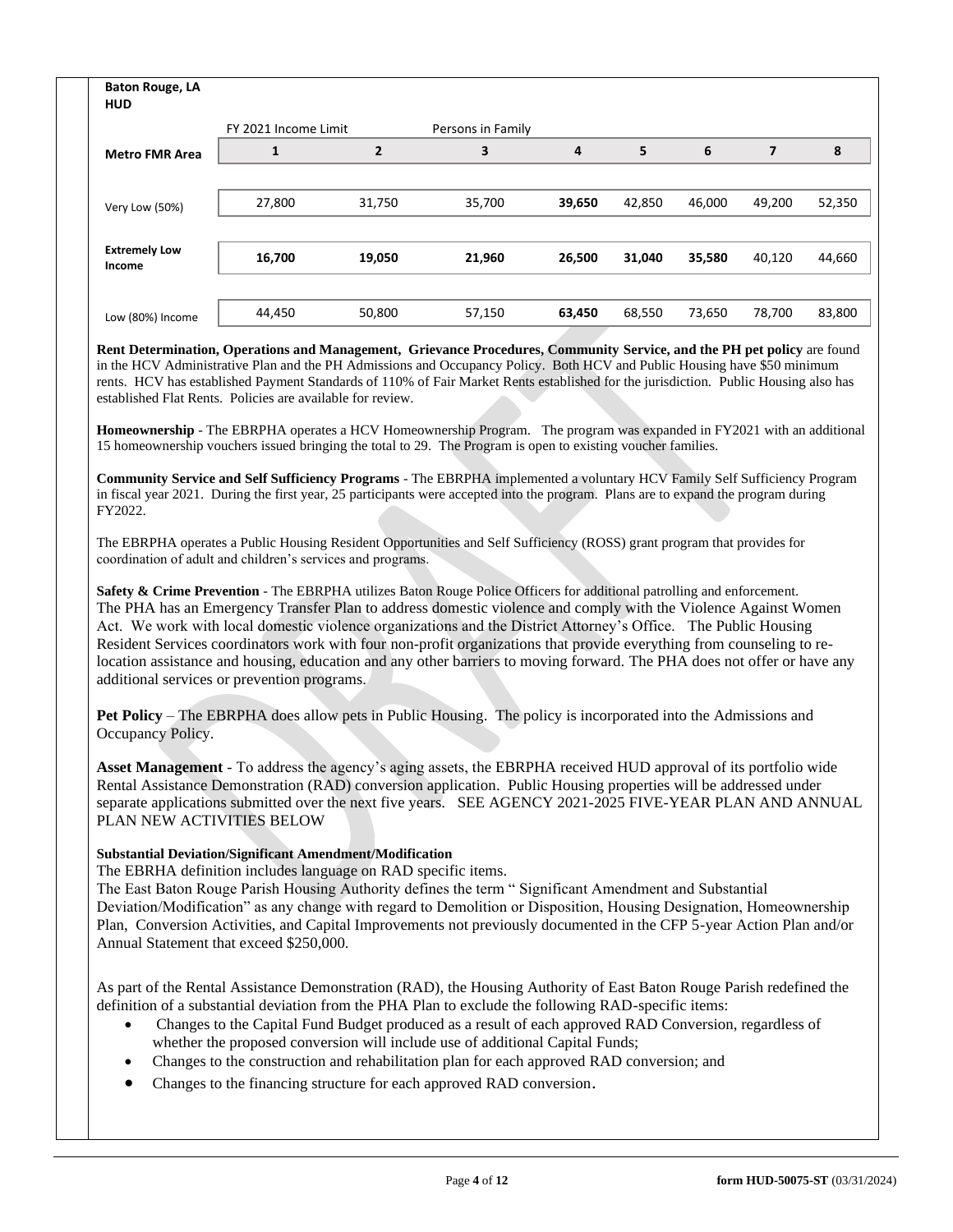| В.<br>$\mathbf{2}$ | New Activities.                                                                                                                                                                                                                                                                                                                                                                                                                                                                                                                                                                                                                                                                                                                                                                                                                                                                                                                                                    |
|--------------------|--------------------------------------------------------------------------------------------------------------------------------------------------------------------------------------------------------------------------------------------------------------------------------------------------------------------------------------------------------------------------------------------------------------------------------------------------------------------------------------------------------------------------------------------------------------------------------------------------------------------------------------------------------------------------------------------------------------------------------------------------------------------------------------------------------------------------------------------------------------------------------------------------------------------------------------------------------------------|
|                    | (a) Does the PHA intend to undertake any new activities related to the following in the PHA's current Fiscal Year?                                                                                                                                                                                                                                                                                                                                                                                                                                                                                                                                                                                                                                                                                                                                                                                                                                                 |
|                    | Y N<br>$\boxtimes \square$ Hope VI or Choice Neighborhoods.<br>$\boxtimes \square$ Mixed Finance Modernization or Development.<br>$\boxtimes$ $\Box$ Demolition and/or Disposition.<br>□ Designated Housing for Elderly and/or Disabled Families.<br>⊠<br>$\boxtimes$ Conversion of Public Housing to Tenant-Based Assistance.<br>⊠<br>□ Conversion of Public Housing to Project-Based Rental Assistance or Project-Based Vouchers under RAD.<br>$\boxtimes$ Occupancy by Over-Income Families.<br>$\boxtimes$ Occupancy by Police Officers.<br>□<br>$\boxtimes$ Non-Smoking Policies.<br>$\boxtimes$ $\Box$ Project-Based Vouchers.<br>$\Box$ $\boxtimes$ Units with Approved Vacancies for Modernization.<br>□ ⊠ Other Capital Grant Programs (i.e., Capital Fund Community Facilities Grants or Emergency Safety and Security Grants).                                                                                                                          |
|                    | (b) If any of these activities are planned for the current Fiscal Year, describe the activities. For new demolition activities, describe any public housing<br>development or portion thereof, owned by the PHA for which the PHA has applied or will apply for demolition and/or disposition approval under section<br>18 of the 1937 Act under the separate demolition/disposition approval process. If using Project-Based Vouchers (PBVs), provide the projected number of<br>project-based units and general locations, and describe how project basing would be consistent with the PHA Plan.                                                                                                                                                                                                                                                                                                                                                                |
|                    | The EBRPHA was awarded a \$29.5M Choice Neighborhood Grant in September 2019 to implement its "BR Choice" initiative that<br>will revitalize EBRPHA's Ardenwood Village (93 family units) and the surrounding Baton Rouge neighborhoods. The<br>\$29.5 million will be invested into Housing (\$19.8 million), Neighborhood & Administration (\$4 million), Supportive<br>Service (\$4 million), and Demolition (\$1.7 million). The initiative targets an approximately 1.6 square mile area of two<br>adjoining neighborhoods at the heart of north Baton Rouge - Smiley Heights and Melrose East.<br>Cypress at Ardendale – Phase I (170 unit Family Development) A 4% LIHTC application for a new construction family<br>development to assist with the redevelopment efforts within the CNI Grant Area was submitted. Staff<br>applied for supplemental funds in the 2018 CDBG Piggyback NOFA in March 2018. The project is scheduled to close in<br>Q4 2021. |
|                    | Ardendale Senior - Phase II (70 Elderly Only) A LIHTC application was unsuccessfully submitted for the Ardendale Senior project<br>in 2020. A new application will be submitted in the 2022 funding round.<br>Cypress at Ardendale - Phase III (95 unit Family Development) A LIHTC application was unsuccessfully submitted for the<br>Ardendale Phase III project in 2020. A new application will be submitted in the 2023 funding round.                                                                                                                                                                                                                                                                                                                                                                                                                                                                                                                        |
|                    | The Cypress at Pinchback/Gardere, 99 unit, elderly only, PBV project closed during FY2021 and construction is underway.<br>Completion is scheduled in 3 <sup>rd</sup> quarter of 2022.                                                                                                                                                                                                                                                                                                                                                                                                                                                                                                                                                                                                                                                                                                                                                                             |
|                    | Disposition applications on Turner Plaza (187 units) and Sharlo Terrace (78 units), all elderly/disabled single, were submitted in<br>FY2021. Upon approval, the EBRPHA will apply for Tenant Protection Vouchers. Turner Plaza, if approved, will be dispositioned to a<br>EBRPHA component unit, and at a later date demolished with new construction on site. Sharlo will be dispositioned through a sale with<br>proceeds used for off-site affordable housing.                                                                                                                                                                                                                                                                                                                                                                                                                                                                                                |
|                    | The EBRPHA received HUD approval of its portfolio wide RAD conversion application. Autumn Place and Willow Creek RAD<br>conversions closed in August 2021. The 14 public housing units at each property converted to project-based vouchers. Riversouth PH 1<br>public housing units (33 units) is scheduled to close at the end of 2021.                                                                                                                                                                                                                                                                                                                                                                                                                                                                                                                                                                                                                          |
|                    | The next scheduled RAD conversion will be Duane Street, 29 family units. A tax credit application will be submitted in the 2022<br>funding round on Duane Street for major rehabilitation. For the Clarksdale Redevelopment under RAD conversion, we have begun the<br>process of creating a redevelopment concept that would include student housing as well as mixed-income housing directly across from<br>Southern University and Southern University Lab School. Over the next five years, the remaining public housing properties will undergo<br>RAD conversions with rehabilitation, demolition, and/or disposition. The EBRPHA will utilize project-based vouchers for the<br>conversions.                                                                                                                                                                                                                                                                |
|                    | EBRPHA HOPE VI scattered vacant land in the Old South Baton Rouge area of East Baton Rouge Parish not being used for new<br>development due to lack of resources or not being suitable, will be considered for disposition                                                                                                                                                                                                                                                                                                                                                                                                                                                                                                                                                                                                                                                                                                                                         |
|                    | EBRPHA currently has 154 project- based vouchers in four mixed finance properties. An additional 99 project- based vouchers have<br>been committed and will be utilized at the mixed finance development, Cypress at Pinchback/Gardere. Future Public Housing RAD<br>conversions will also utilize project-based vouchers.                                                                                                                                                                                                                                                                                                                                                                                                                                                                                                                                                                                                                                         |
|                    | The EBRPHA has not and does not have plans to allocate project-based vouchers to any private development/properties in<br>the community. Utilization of project-based vouchers is restricted to agency development/new construction of affordable<br>housing.                                                                                                                                                                                                                                                                                                                                                                                                                                                                                                                                                                                                                                                                                                      |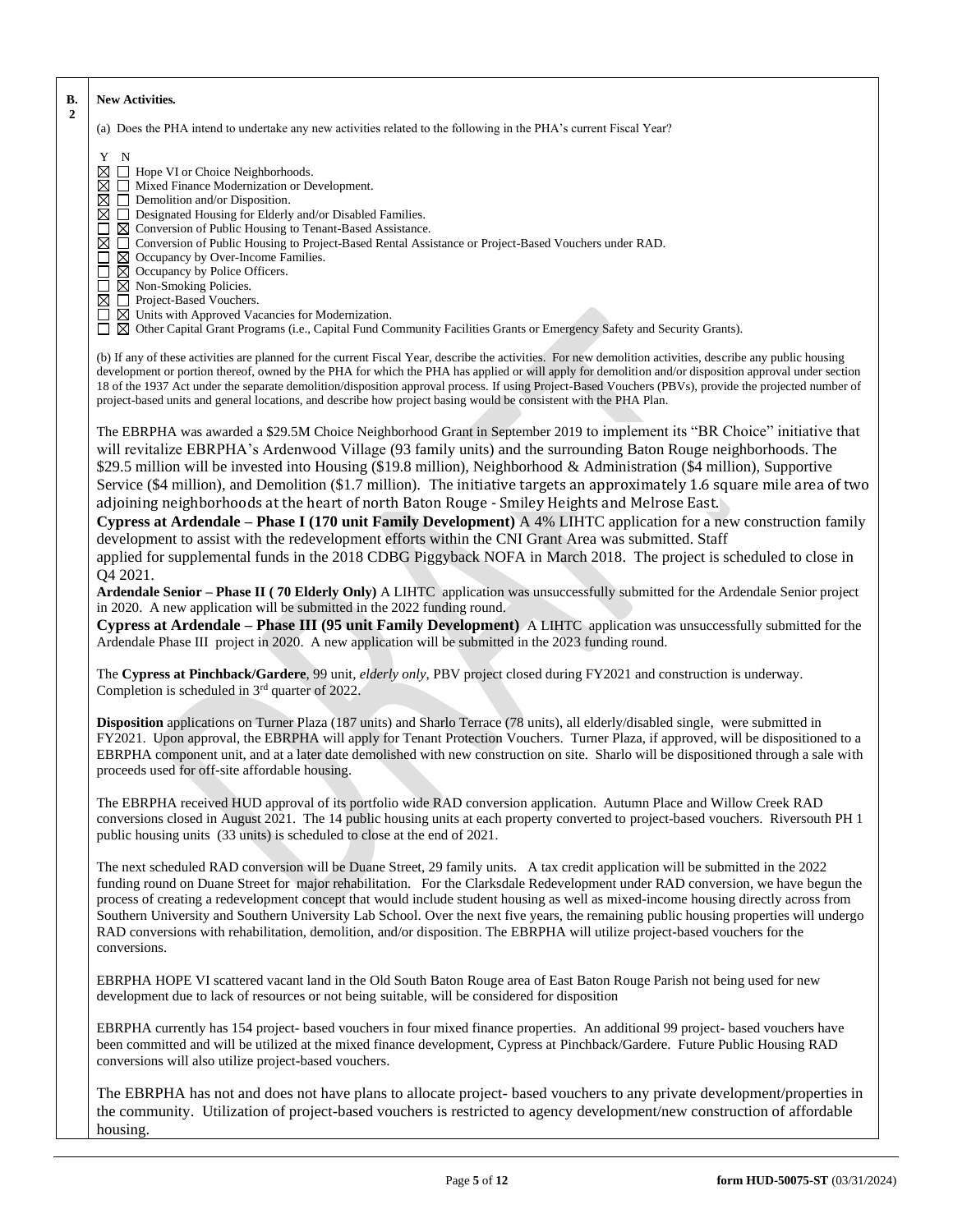| <b>B.</b> | Progress Report.                                                                                                                                                                                                                                                                                                                                                                                                                                                                                                                                                                |
|-----------|---------------------------------------------------------------------------------------------------------------------------------------------------------------------------------------------------------------------------------------------------------------------------------------------------------------------------------------------------------------------------------------------------------------------------------------------------------------------------------------------------------------------------------------------------------------------------------|
| 3         | Provide a description of the PHA's progress in meeting its Mission and Goals described in the PHA 5-Year and Annual Plan.                                                                                                                                                                                                                                                                                                                                                                                                                                                       |
|           | The EBRPHA was awarded a Choice Neighborhood Initiative Implementation Grant of \$29.5 million in September 2019. The EBRPHA<br>is currently collaborating with the City of Baton Rouge and other community partners on a major redevelopment of a section of the City<br>including AMP LA003000004, Ardenwood Village, a 93-unit family development. Various phases of the redevelopment are detailed in<br>Section B2, New Activities.                                                                                                                                        |
|           | Cypress at Ardendale Phase I, new construction of a 170 unit family property is scheduled to close on the financial transaction in the 4 <sup>th</sup><br>quarter of 2021 with construction to begin shortly thereafter.                                                                                                                                                                                                                                                                                                                                                        |
|           | The EBRPHA has increased its voucher allocation to 4,439 including 101 Veterans Administration Supportive Housing (VASH)<br>vouchers. In addition, the EBRPHA was awarded 64 Emergency Housing Vouchers in 2021. The 2021 Housing Choice Voucher budget<br>authority increase has allowed for up to an additional 800 vouchers being issued.                                                                                                                                                                                                                                    |
|           | EBRPHA sought approval for up to 20% set aside of its voucher allocation to support PHA new development. Currently, 86 PBV<br>vouchers are in use: Willow Creek family housing 28 vouchers, Autumn Place family housing 28 vouchers and River South PH2 30<br>vouchers. Each PBV site has a set aside for Permanent Supportive Housing. Cypress Pinchback scheduled to be completed in 3rd<br>quarter 2022 will utilize 99 project based vouchers.                                                                                                                              |
|           | The EBRPHA Housing Choice Voucher Program issued fifteen additional homeownership vouchers during the year.<br>Family Self-Sufficiency Contracts were executed with twenty-five families.                                                                                                                                                                                                                                                                                                                                                                                       |
|           | Autumn Place and Willow Creek RAD conversions closed in August 2021. Fourteen Public Housing units at each property were<br>converted to Project Based vouchers. Riversouth Phase I (33 units) is scheduled for closing in December 2021. These RAD conversions<br>follow the conversion of Roosevelt Terrace family housing 40 vouchers in 2014.                                                                                                                                                                                                                               |
|           | A HUD Resident Opportunities and Self Sufficiency Grant was received to employ a coordinator to coordinate services/programs for<br>Public Housing residents in efforts to reach self-sufficiency.                                                                                                                                                                                                                                                                                                                                                                              |
|           | Community Gardens were installed at six Public Housing communities. The remaining five communities are scheduled for Fall 2021.<br>The EBRP School System Home Start Program was implemented at our family communities.                                                                                                                                                                                                                                                                                                                                                         |
|           | Disposition applications on Turner Plaza (187 units) and Sharlo Terrace (78 units), all elderly/disabled single households were submitted<br>to HUD's Special Application Center in July 2021.                                                                                                                                                                                                                                                                                                                                                                                  |
|           | The Cypress at Pinchback/Gardere, 99 unit elderly only property is under construction with a scheduled completion in the $3rd$ quarter of<br>2022.                                                                                                                                                                                                                                                                                                                                                                                                                              |
|           | Cypress River Lofts Predevelopment activities continue with the mixed-income, family deal in Old South Baton Rouge adjacent to the<br>River South LIHTC site. Partners Southeast, the EBRPHA nonprofit arm, was awarded \$1.5M in "permanent takeout" funds by LHC<br>related to the Restore Louisiana housing recovery funds for fifteen (15) units. In April 2019, LHC awarded an additional \$1,155,000 for a<br>total grant amount of \$3,315,000. Due to exorbitant construction costs, Partners Southeast is seeking gap funding in order to move the<br>project forward. |
|           |                                                                                                                                                                                                                                                                                                                                                                                                                                                                                                                                                                                 |
|           |                                                                                                                                                                                                                                                                                                                                                                                                                                                                                                                                                                                 |
| В.        | Capital Improvements. Include a reference here to the most recent HUD-approved 5-Year Action Plan in EPIC and the date that it was approved.                                                                                                                                                                                                                                                                                                                                                                                                                                    |
| 4         | The 2020-2024 Five Year Action Plan was approved on August 12, 2021.                                                                                                                                                                                                                                                                                                                                                                                                                                                                                                            |
|           |                                                                                                                                                                                                                                                                                                                                                                                                                                                                                                                                                                                 |
| В.        | <b>Most Recent Fiscal Year Audit.</b>                                                                                                                                                                                                                                                                                                                                                                                                                                                                                                                                           |
| 5         | Were there any findings in the most recent FY Audit?                                                                                                                                                                                                                                                                                                                                                                                                                                                                                                                            |
|           | Y.<br>N<br>$\Box$<br>⊠                                                                                                                                                                                                                                                                                                                                                                                                                                                                                                                                                          |
|           | If yes, please describe: FYE 9-30-2020 Fiscal Audit                                                                                                                                                                                                                                                                                                                                                                                                                                                                                                                             |

T

٦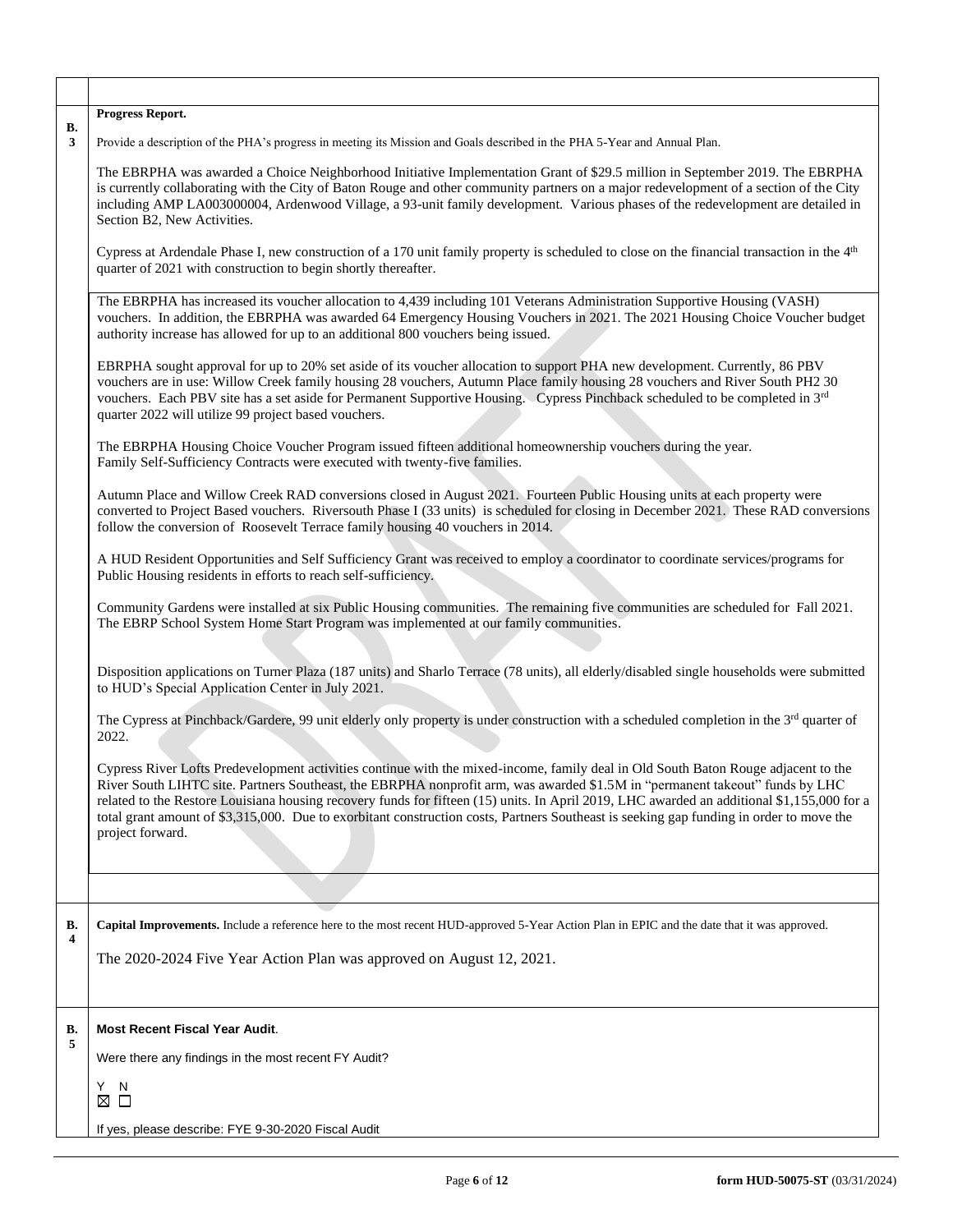|                      | $2020 - 001$<br>Federal agency: U.S. Department of Housing and Urban Development<br>Federal program title: Housing Choice Voucher Program<br>CFDA Number: 14.871<br>Award Period: 10/1/19-9/30/20<br>Type of Finding: Significant Deficiency in Internal Control over Compliance, Other Matters<br>Criteria or specific requirement: 24 CFR section 960.259 states that for both family income<br>examinations and reexaminations, the PHA must obtain and document in the family file third-party<br>verification of: (1) reported family annual income; (2) the value of assets; (3) expenses related to<br>deductions from annual income; and (4) other factors that affect the determination of adjusted income<br>or income-based rent. 24 CFR sections 5.212, 5.230, and 5.601 through 5.615 states that the head of<br>household must sign (a) a certification that the information provided to the PHA is correct; (b) one or<br>more release forms to allow the PHA to get information from third parties; (c) a federally prescribed<br>general release form for employment information; and (d) a privacy notice. Members of the household<br>18 or older are also required to sign these forms.<br>The PHA is required to submit form HUD-50058, Family Report (OMB No. 2577-0083) electronically to<br>HUD each time the PHA completes an admission, annual reexamination, interim reexamination,<br>portability move-in, or other change of unit for a family. 24 CFR section 908.104 states that a PHA must<br>electronically transmit to HUD all required data fields (correctly formatted) from the HUD-50058 form in<br>accordance with HUD instructions.<br><b>Condition:</b> During our testing we noted the Authority did not have adequate internal controls designed<br>to ensure compliance with tenant eligibility and reporting requirements.<br><b>Questioned costs: Unable to determine</b><br><b>Context:</b> During our testing of a sample of 40 tenant files for eligibility and reporting purposes, it was<br>noted that 4 files did not comply with eligibility and reporting requirements. The sample was a<br>statistically valid sample.<br>□ 1 instance where the file did not have the HUD form 9886 release for information signed by all<br>members of the household<br>$\Box$ 3 instances where the HUD 50058 was not uploaded to PIC for the effective date tested<br>Cause: The Authority did not sufficiently monitor staff and internal controls to ensure compliance with the eligibility and reporting<br>requirements.<br>Response/Action:<br>1 instance where the file did not have the HUD form 9886 release for information signed by all members of the household<br>The HUD form 9886 Release for the action tested had the signature of the HOH, but did not have signatures of two (2)<br>Other adults. The<br>9886 Release for the current action on the household includes signatures of the HOH and all other adults.<br>3 instances where the HUD 50058 was not uploaded to PIC for the effective date tested<br>On the three instances whereas HUD 50058 not in PIC, all have been corrected.<br>On record one, the client was terminated and EOP submitted. Thereafter, client was reinstated as result of hearing. Action was<br>updated/corrected in agency software but not transmitted to PIC.<br>On record two, the client action was submitted to PIC as portability move-in resulting in<br>error that was not corrected. As result of other<br>PHA action, the record needed to be<br>reported as new admission.<br>On record three, there was an error with the data file submission that was not corrected.<br>The PHA has expanded the process of monitoring and tracking PIC submissions including correction of errors.<br>Name of the contact person responsible for corrective action: Janie Anderson, HCV Director<br>Planned completion date for corrective action plan: This finding has been corrected and no further action is needed. |
|----------------------|--------------------------------------------------------------------------------------------------------------------------------------------------------------------------------------------------------------------------------------------------------------------------------------------------------------------------------------------------------------------------------------------------------------------------------------------------------------------------------------------------------------------------------------------------------------------------------------------------------------------------------------------------------------------------------------------------------------------------------------------------------------------------------------------------------------------------------------------------------------------------------------------------------------------------------------------------------------------------------------------------------------------------------------------------------------------------------------------------------------------------------------------------------------------------------------------------------------------------------------------------------------------------------------------------------------------------------------------------------------------------------------------------------------------------------------------------------------------------------------------------------------------------------------------------------------------------------------------------------------------------------------------------------------------------------------------------------------------------------------------------------------------------------------------------------------------------------------------------------------------------------------------------------------------------------------------------------------------------------------------------------------------------------------------------------------------------------------------------------------------------------------------------------------------------------------------------------------------------------------------------------------------------------------------------------------------------------------------------------------------------------------------------------------------------------------------------------------------------------------------------------------------------------------------------------------------------------------------------------------------------------------------------------------------------------------------------------------------------------------------------------------------------------------------------------------------------------------------------------------------------------------------------------------------------------------------------------------------------------------------------------------------------------------------------------------------------------------------------------------------------------------------------------------------------------------------------------------------------------------------------------------------------------------------------------------------------------------------------------------------------------------------------------------------------------------------------------------------------------------------------------------------------------------------------------------------------------------------------------------------------------------------------------------------------------------------------------------------------------------------------------------------------------------------------------------------------------------------------------------------------------------------------------------------------------------------------------------------------------------------------------------------------|
| $\mathbf C$          | Other Document and/or Certification Requirements.                                                                                                                                                                                                                                                                                                                                                                                                                                                                                                                                                                                                                                                                                                                                                                                                                                                                                                                                                                                                                                                                                                                                                                                                                                                                                                                                                                                                                                                                                                                                                                                                                                                                                                                                                                                                                                                                                                                                                                                                                                                                                                                                                                                                                                                                                                                                                                                                                                                                                                                                                                                                                                                                                                                                                                                                                                                                                                                                                                                                                                                                                                                                                                                                                                                                                                                                                                                                                                                                                                                                                                                                                                                                                                                                                                                                                                                                                                                                                                        |
| C.<br>$\mathbf{1}$   | <b>Resident Advisory Board (RAB) Comments.</b><br>(a) Did the RAB(s) have comments to the PHA Plan?<br>Y<br>N<br>$\Box$<br>$\Box$<br>If yes, comments must be submitted by the PHA as an attachment to the PHA Plan. PHAs must also include a narrative describing their<br>(b)<br>analysis of the RAB recommendations and the decisions made on these recommendations.                                                                                                                                                                                                                                                                                                                                                                                                                                                                                                                                                                                                                                                                                                                                                                                                                                                                                                                                                                                                                                                                                                                                                                                                                                                                                                                                                                                                                                                                                                                                                                                                                                                                                                                                                                                                                                                                                                                                                                                                                                                                                                                                                                                                                                                                                                                                                                                                                                                                                                                                                                                                                                                                                                                                                                                                                                                                                                                                                                                                                                                                                                                                                                                                                                                                                                                                                                                                                                                                                                                                                                                                                                                  |
| C.<br>$\overline{2}$ | <b>Certification by State or Local Officials.</b><br>Form HUD 50077-SL, Certification by State or Local Officials of PHA Plans Consistency with the Consolidated Plan, must be submitted by the PHA as<br>an electronic attachment to the PHA Plan.                                                                                                                                                                                                                                                                                                                                                                                                                                                                                                                                                                                                                                                                                                                                                                                                                                                                                                                                                                                                                                                                                                                                                                                                                                                                                                                                                                                                                                                                                                                                                                                                                                                                                                                                                                                                                                                                                                                                                                                                                                                                                                                                                                                                                                                                                                                                                                                                                                                                                                                                                                                                                                                                                                                                                                                                                                                                                                                                                                                                                                                                                                                                                                                                                                                                                                                                                                                                                                                                                                                                                                                                                                                                                                                                                                      |
| C.<br>3              | Civil Rights Certification/ Certification Listing Policies and Programs that the PHA has Revised since Submission of its Last Annual Plan.<br>Form HUD-50077-ST-HCV-HP, PHA Certifications of Compliance with PHA Plan, Civil Rights, and Related Laws and Regulations<br>Including PHA Plan Elements that Have Changed, must be submitted by the PHA as an electronic attachment to the PHA Plan.                                                                                                                                                                                                                                                                                                                                                                                                                                                                                                                                                                                                                                                                                                                                                                                                                                                                                                                                                                                                                                                                                                                                                                                                                                                                                                                                                                                                                                                                                                                                                                                                                                                                                                                                                                                                                                                                                                                                                                                                                                                                                                                                                                                                                                                                                                                                                                                                                                                                                                                                                                                                                                                                                                                                                                                                                                                                                                                                                                                                                                                                                                                                                                                                                                                                                                                                                                                                                                                                                                                                                                                                                       |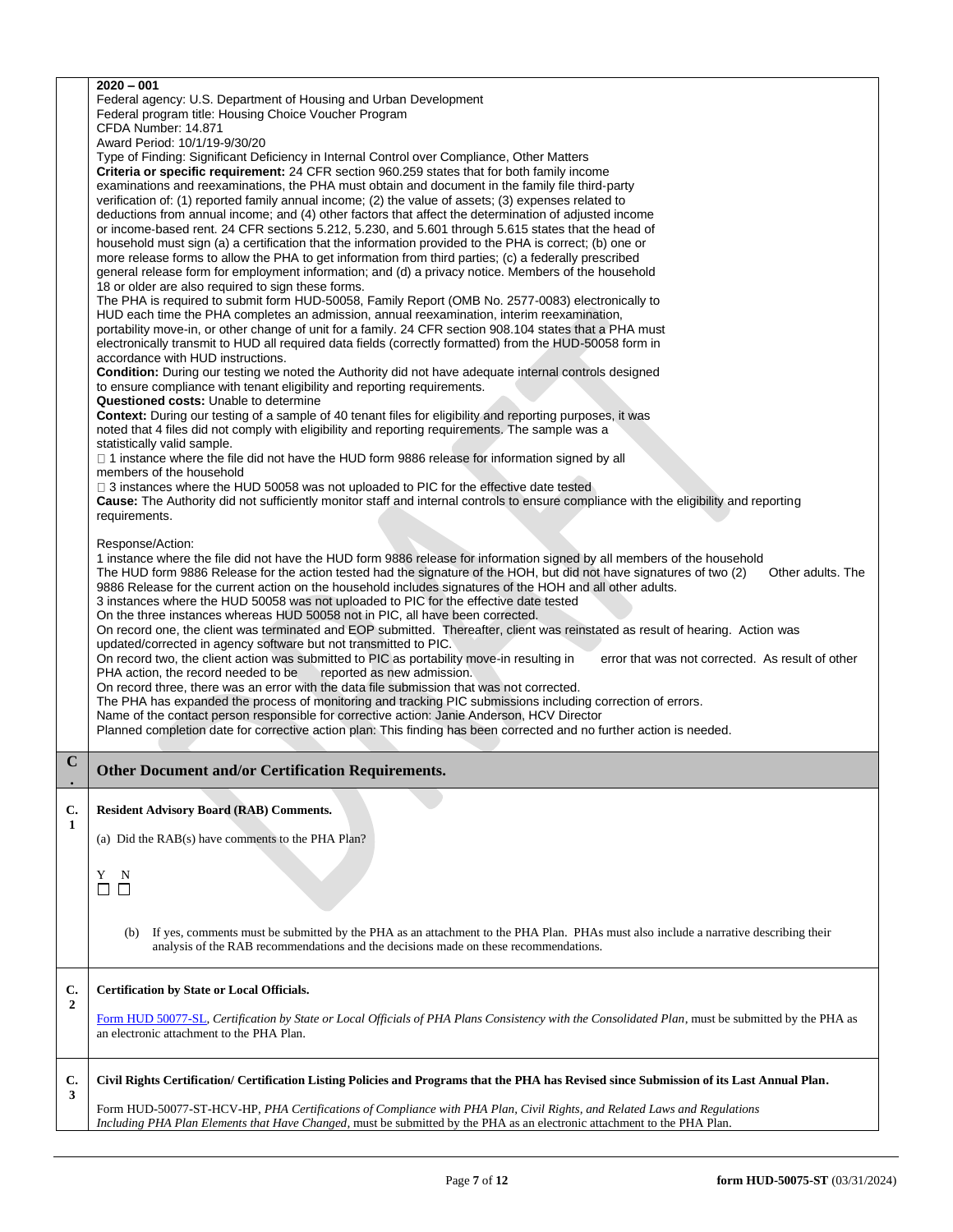| C.<br>4 | Challenged Elements. If any element of the PHA Plan is challenged, a PHA must include such information as an attachment with a description of any<br>challenges to Plan elements, the source of the challenge, and the PHA's response to the public.                                                                                                                                                                                                                                                                                                                                                                     |
|---------|--------------------------------------------------------------------------------------------------------------------------------------------------------------------------------------------------------------------------------------------------------------------------------------------------------------------------------------------------------------------------------------------------------------------------------------------------------------------------------------------------------------------------------------------------------------------------------------------------------------------------|
|         | Did the public challenge any elements of the Plan?<br>(a)                                                                                                                                                                                                                                                                                                                                                                                                                                                                                                                                                                |
|         | $\begin{array}{cc} Y & N \\ \square & \square \end{array}$                                                                                                                                                                                                                                                                                                                                                                                                                                                                                                                                                               |
|         | If yes, include Challenged Elements.                                                                                                                                                                                                                                                                                                                                                                                                                                                                                                                                                                                     |
| C.<br>5 | <b>Troubled PHA.</b><br>(a) Does the PHA have any current Memorandum of Agreement, Performance Improvement Plan, or Recovery Plan in place?<br>$\mathbf Y-\mathbf N$ N/A<br>⊠ □<br>$\Box$                                                                                                                                                                                                                                                                                                                                                                                                                                |
|         | (b) If yes, please describe:                                                                                                                                                                                                                                                                                                                                                                                                                                                                                                                                                                                             |
|         |                                                                                                                                                                                                                                                                                                                                                                                                                                                                                                                                                                                                                          |
|         |                                                                                                                                                                                                                                                                                                                                                                                                                                                                                                                                                                                                                          |
|         |                                                                                                                                                                                                                                                                                                                                                                                                                                                                                                                                                                                                                          |
|         |                                                                                                                                                                                                                                                                                                                                                                                                                                                                                                                                                                                                                          |
|         |                                                                                                                                                                                                                                                                                                                                                                                                                                                                                                                                                                                                                          |
|         |                                                                                                                                                                                                                                                                                                                                                                                                                                                                                                                                                                                                                          |
| D       | <b>Affirmatively Furthering Fair Housing (AFFH).</b>                                                                                                                                                                                                                                                                                                                                                                                                                                                                                                                                                                     |
| D.      | <b>Affirmatively Furthering Fair Housing (AFFH).</b>                                                                                                                                                                                                                                                                                                                                                                                                                                                                                                                                                                     |
| 1       | Provide a statement of the PHA's strategies and actions to achieve fair housing goals outlined in an accepted Assessment of Fair Housing (AFH)<br>consistent with 24 CFR § 5.154(d)(5). Use the chart provided below. (PHAs should add as many goals as necessary to overcome fair housing<br>issues and contributing factors.) Until such time as the PHA is required to submit an AFH, the PHA is not obligated to complete this chart. The<br>PHA will fulfill, nevertheless, the requirements at 24 CFR § 903.7(o) enacted prior to August 17, 2015. See Instructions for further detail on<br>completing this item. |
|         | <b>Fair Housing Goal:</b>                                                                                                                                                                                                                                                                                                                                                                                                                                                                                                                                                                                                |
|         | Describe fair housing strategies and actions to achieve the goal                                                                                                                                                                                                                                                                                                                                                                                                                                                                                                                                                         |
|         |                                                                                                                                                                                                                                                                                                                                                                                                                                                                                                                                                                                                                          |
|         |                                                                                                                                                                                                                                                                                                                                                                                                                                                                                                                                                                                                                          |

 $\mathsf{r}$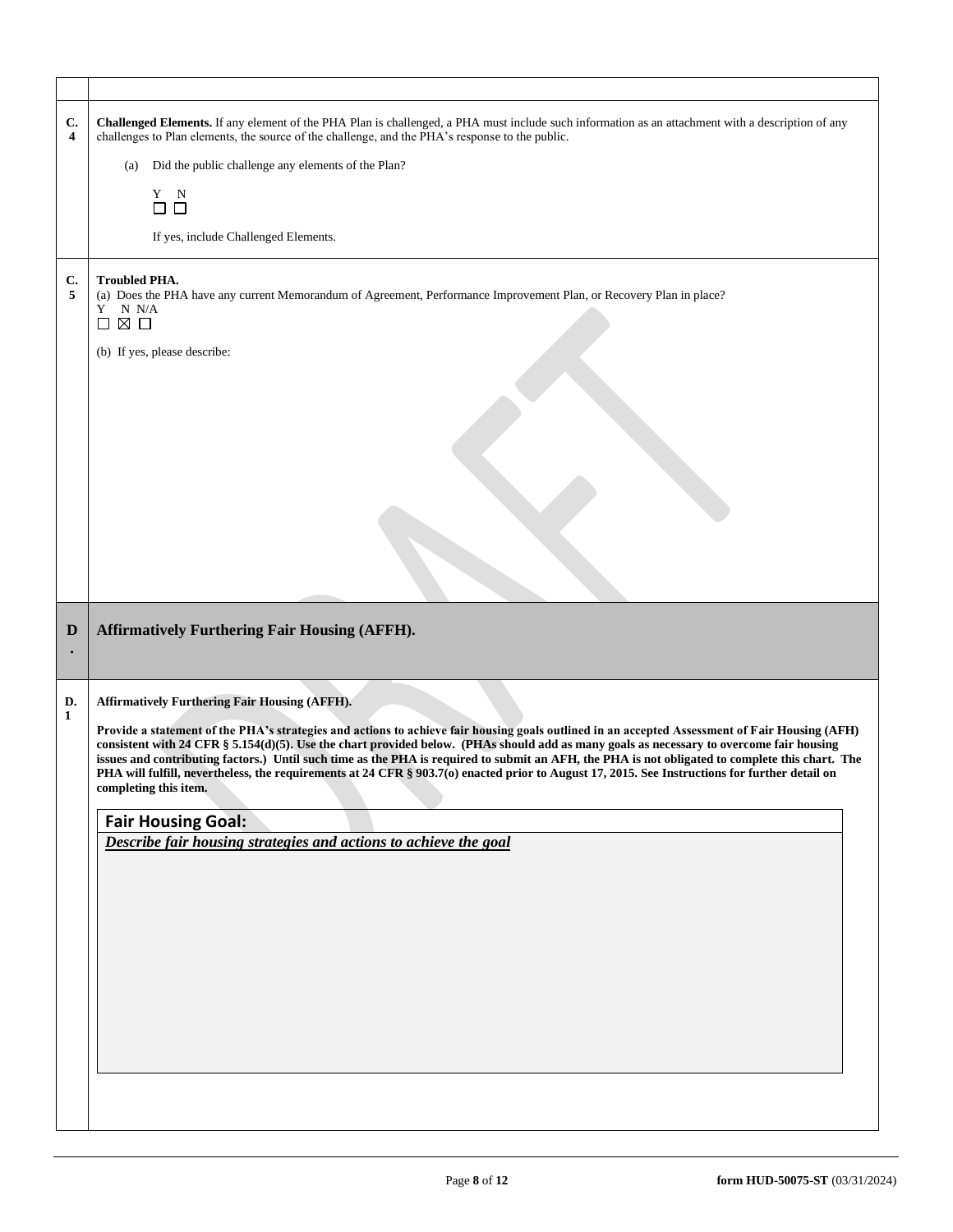|                                                                  | Describe fair housing strategies and actions to achieve the goal |  |  |
|------------------------------------------------------------------|------------------------------------------------------------------|--|--|
|                                                                  |                                                                  |  |  |
|                                                                  |                                                                  |  |  |
|                                                                  |                                                                  |  |  |
|                                                                  |                                                                  |  |  |
|                                                                  |                                                                  |  |  |
|                                                                  |                                                                  |  |  |
|                                                                  |                                                                  |  |  |
|                                                                  |                                                                  |  |  |
|                                                                  |                                                                  |  |  |
|                                                                  |                                                                  |  |  |
|                                                                  |                                                                  |  |  |
| <b>Fair Housing Goal:</b>                                        |                                                                  |  |  |
| Describe fair housing strategies and actions to achieve the goal |                                                                  |  |  |
|                                                                  |                                                                  |  |  |
|                                                                  |                                                                  |  |  |
|                                                                  |                                                                  |  |  |
|                                                                  |                                                                  |  |  |
|                                                                  |                                                                  |  |  |
|                                                                  |                                                                  |  |  |
|                                                                  |                                                                  |  |  |
|                                                                  |                                                                  |  |  |
|                                                                  |                                                                  |  |  |
|                                                                  |                                                                  |  |  |
|                                                                  |                                                                  |  |  |

# **Instructions for Preparation of Form HUD-50075-ST Annual PHA Plan for Standard and Troubled PHAs**

**A. PHA Information.** All PHAs must complete this section. (24 CFR §903.4)

**A.1** Include the full **PHA Name**, **PHA Code**, **PHA Type**, **PHA Fiscal Year Beginning** (MM/YYYY), **PHA Inventory, Number of Public Housing Units and or Housing Choice Vouchers (HCVs), PHA Plan Submission Type**, and the **Availability of Information**, specific location(s) of all information relevant to the public hearing and proposed PHA Plan.  $(24 \text{ CFR } \frac{§903.23(4)(e)}{e})$ 

**PHA Consortia**: Check box if submitting a Joint PHA Plan and complete the table. [\(24 CFR §943.128\(a\)\)](http://ecfr.gpoaccess.gov/cgi/t/text/text-idx?c=ecfr&sid=cc31cf1c3a2b84ba4ead75d35d258f67&rgn=div5&view=text&node=24:4.0.3.1.10&idno=24#24:4.0.3.1.10.2.5.7)

**B. Plan Elements.** All PHAs must complete this section.

## **B.1 Revision of Existing PHA Plan Elements.** PHAs must:

Identify specifically which plan elements listed below that have been revised by the PHA. To specify which elements have been revised, mark the "yes" box. If an element has not been revised, mark "no." [\(24 CFR §903.7\)](http://ecfr.gpoaccess.gov/cgi/t/text/text-idx?c=ecfr&sid=13734845220744370804c20da2294a03&rgn=div5&view=text&node=24:4.0.3.1.3&idno=24#24:4.0.3.1.3.2.5.5)

 **Statement of Housing Needs and Strategy for Addressing Housing Needs.** Provide a statement addressing the housing needs of low-income, very low-income and extremely low-income families and a brief description of the PHA's strategy for addressing the housing needs of families who reside in the jurisdiction served by the PHA and other families who are on the public housing and Section 8 tenant-based assistance waiting lists. The statement must identify the housing needs of (i) families with incomes below 30 percent of area median income (extremely low-income); (ii) elderly families (iii) households with individuals with disabilities, and households of various races and ethnic groups residing in the jurisdiction or on the public housing and Section 8 tenant-based assistance waiting lists based on information provided by the applicable Consolidated Plan, information provided by HUD, and other generally available data. The statement of housing needs shall be based on information provided by the applicable Consolidated Plan, information provided by HUD, and generally available data. The identification of housing needs must address issues of affordability, supply, quality, accessibility, size of units, and location. Once the PHA has submitted an Assessment of Fair Housing (AFH), which includes an assessment of disproportionate housing needs in accordance with 24 CFR  $\S$ 5.154(d)(2)(iv), information on households with individuals with disabilities and households of various races and ethnic groups residing in the jurisdiction or on the waiting lists no longer needs to be included in the Statement of Housing Needs and Strategy for Addressing Housing Needs. (24 CFR §903.7(a)).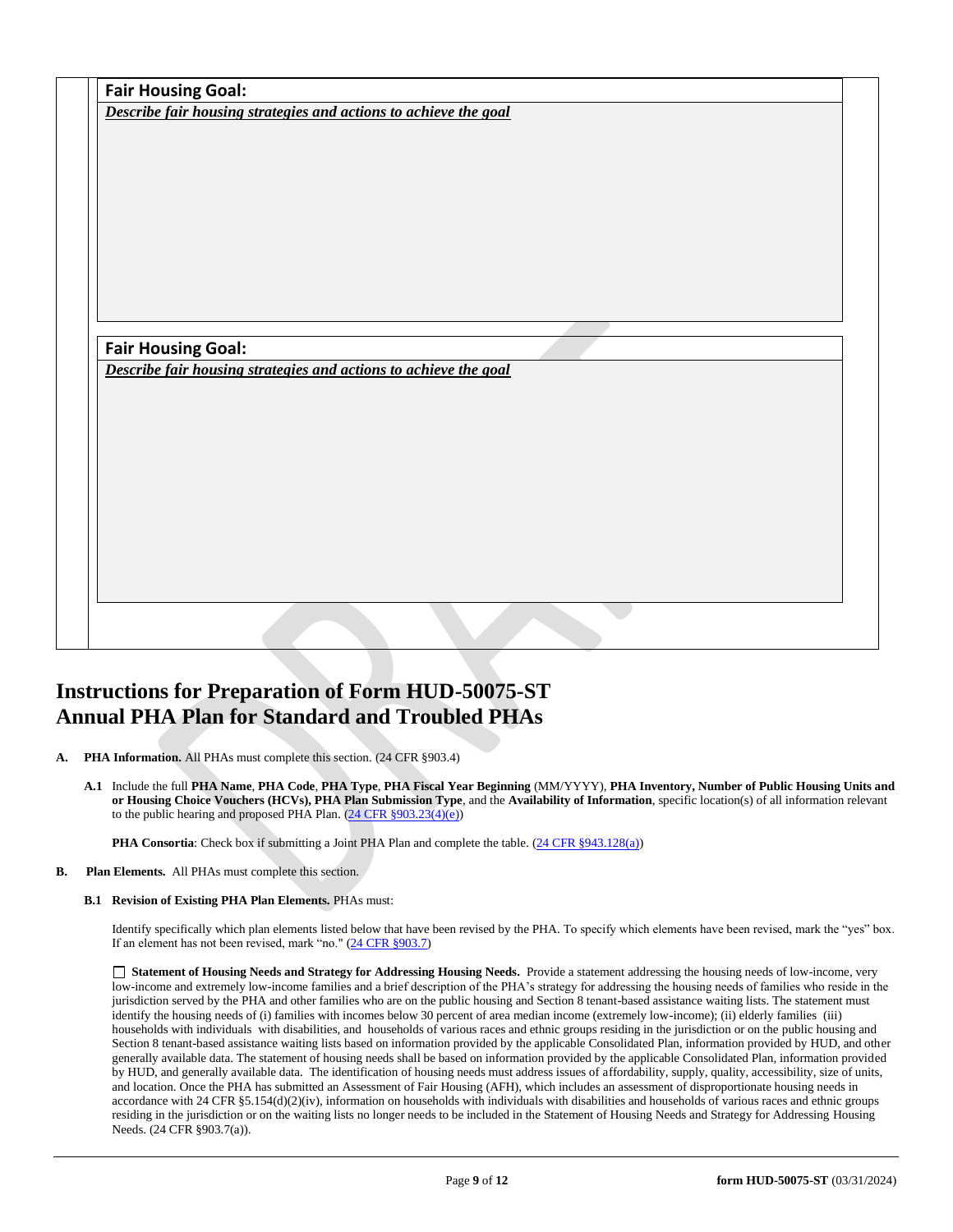The identification of housing needs must address issues of affordability, supply, quality, accessibility, size of units, and location.  $(24 \text{ CFR } \text{§}903.7(a)(2)(i))$ Provide a description of the ways in which the PHA intends, to the maximum extent practicable, to address those housing needs in the upcoming year and the PHA's reasons for choosing its strategy.  $(24 \text{ CFR } \frac{8903.7(a)(2)(ii)}{i})$ 

 **Deconcentration and Other Policies that Govern Eligibility, Selection, and Admissions**. PHAs must submit a Deconcentration Policy for Field Office review. For additional guidance on what a PHA must do to deconcentrate poverty in its development and comply with fair housing requirements, see [24 CFR 903.2.](http://ecfr.gpoaccess.gov/cgi/t/text/text-idx?c=ecfr&sid=31b6a8e6f1110b36cc115eb6e4d5e3b4&rgn=div5&view=text&node=24:4.0.3.1.3&idno=24#24:4.0.3.1.3.1.5.2) [\(24 CFR §903.23\(b\)\)](http://ecfr.gpoaccess.gov/cgi/t/text/text-idx?c=ecfr&sid=13734845220744370804c20da2294a03&rgn=div5&view=text&node=24:4.0.3.1.3&idno=24#24:4.0.3.1.3.2.5.9) Describe the PHA's admissions policy for deconcentration of poverty and income mixing of lower-income families in public housing. The Deconcentration Policy must describe the PHA's policy for bringing higher income tenants into lower income developments and lower income tenants into higher income developments. The deconcentration requirements apply to general occupancy and family public housing developments. Refer to 24 CFR §903.2(b)(2) for developments not subject to deconcentration of poverty and income mixing requirements. [\(24 CFR §903.7\(b\)\)](http://ecfr.gpoaccess.gov/cgi/t/text/text-idx?c=ecfr&sid=b44bf19bef93dd31287608d2c687e271&rgn=div5&view=text&node=24:4.0.3.1.3&idno=24#24:4.0.3.1.3.2.5.5) Describe the PHA's procedures for maintain waiting lists for admission to public housing and address any site-based waiting lists. [\(24 CFR §903.7\(b\)\)](http://ecfr.gpoaccess.gov/cgi/t/text/text-idx?c=ecfr&sid=b44bf19bef93dd31287608d2c687e271&rgn=div5&view=text&node=24:4.0.3.1.3&idno=24#24:4.0.3.1.3.2.5.5). A statement of the PHA's policies that govern resident or tenant eligibility, selection and admission including admission preferences for both public housing and HCV. (24 [CFR §903.7\(b\)\)](http://ecfr.gpoaccess.gov/cgi/t/text/text-idx?c=ecfr&sid=b44bf19bef93dd31287608d2c687e271&rgn=div5&view=text&node=24:4.0.3.1.3&idno=24#24:4.0.3.1.3.2.5.5) Describe the unit assignment policies for public housing. [\(24 CFR §903.7\(b\)\)](http://ecfr.gpoaccess.gov/cgi/t/text/text-idx?c=ecfr&sid=b44bf19bef93dd31287608d2c687e271&rgn=div5&view=text&node=24:4.0.3.1.3&idno=24#24:4.0.3.1.3.2.5.5)

 **Financial Resources.** A statement of financial resources, including a listing by general categories, of the PHA's anticipated resources, such as PHA operating, capital and other anticipated Federal resources available to the PHA, as well as tenant rents and other income available to support public housing or tenant-based assistance. The statement also should include the non-Federal sources of funds supporting each Federal program, and state the planned use for the resources.  $(24 \text{ CFR } \S 903.7(c))$ 

■ **Rent Determination.** A statement of the policies of the PHA governing rents charged for public housing and HCV dwelling units, including applicable public housing flat rents, minimum rents, voucher family rent contributions, and payment standard policies. [\(24 CFR §903.7\(d\)\)](http://ecfr.gpoaccess.gov/cgi/t/text/text-idx?c=ecfr&sid=b44bf19bef93dd31287608d2c687e271&rgn=div5&view=text&node=24:4.0.3.1.3&idno=24#24:4.0.3.1.3.2.5.5)

□ **Operation and Management.** A statement of the rules, standards, and policies of the PHA governing maintenance and management of housing owned, assisted, or operated by the public housing agency (which shall include measures necessary for the prevention or eradication of pest infestation, including cockroaches), and management of the PHA and programs of the PHA. [\(24 CFR §903.7\(e\)\)](http://ecfr.gpoaccess.gov/cgi/t/text/text-idx?c=ecfr&sid=b44bf19bef93dd31287608d2c687e271&rgn=div5&view=text&node=24:4.0.3.1.3&idno=24#24:4.0.3.1.3.2.5.5)

 **Grievance Procedures.** A description of the grievance and informal hearing and review procedures that the PHA makes available to its residents and applicants. [\(24 CFR §903.7\(f\)\)](http://ecfr.gpoaccess.gov/cgi/t/text/text-idx?c=ecfr&sid=b44bf19bef93dd31287608d2c687e271&rgn=div5&view=text&node=24:4.0.3.1.3&idno=24#24:4.0.3.1.3.2.5.5)

 **Homeownership Programs**. A description of any Section 5h, Section 32, Section 8y, or HOPE I public housing or Housing Choice Voucher (HCV) homeownership programs (including project number and unit count) administered by the agency or for which the PHA has applied or will apply for approval. [\(24 CFR §903.7\(k\)\)](http://ecfr.gpoaccess.gov/cgi/t/text/text-idx?c=ecfr&sid=b44bf19bef93dd31287608d2c687e271&rgn=div5&view=text&node=24:4.0.3.1.3&idno=24#24:4.0.3.1.3.2.5.5)

 **Community Service and Self Sufficiency Programs**. Describe how the PHA will comply with the requirements of [\(24 CFR §903.7\(l\)\)](http://ecfr.gpoaccess.gov/cgi/t/text/text-idx?c=ecfr&sid=13734845220744370804c20da2294a03&rgn=div5&view=text&node=24:4.0.3.1.3&idno=24#24:4.0.3.1.3.2.5.5). Provide a description of: **1)** Any programs relating to services and amenities provided or offered to assisted families; and **2)** Any policies or programs of the PHA for the enhancement of the economic and social self-sufficiency of assisted families, including programs subject to Section 3 of the Housing and Urban Development Act of 1968 (24 CFR Part 135) and FSS. [\(24 CFR §903.7\(l\)\)](http://ecfr.gpoaccess.gov/cgi/t/text/text-idx?c=ecfr&sid=b44bf19bef93dd31287608d2c687e271&rgn=div5&view=text&node=24:4.0.3.1.3&idno=24#24:4.0.3.1.3.2.5.5)

 **Safety and Crime Prevention (VAWA).** Describe the PHA's plan for safety and crime prevention to ensure the safety of the public housing residents. The statement must provide development-by-development or jurisdiction wide-basis: (i) A description of the need for measures to ensure the safety of public housing residents; (ii) A description of any crime prevention activities conducted or to be conducted by the PHA; and (iii) A description of the coordination between the PHA and the appropriate police precincts for carrying out crime prevention measures and activities.  $(24 CFR \frac{8903.7(m)}{m})$  A description of: **1)** Any activities, services, or programs provided or offered by an agency, either directly or in partnership with other service providers, to child or adult victims of domestic violence, dating violence, sexual assault, or stalking; **2)** Any activities, services, or programs provided or offered by a PHA that helps child and adult victims of domestic violence, dating violence, sexual assault, or stalking, to obtain or maintain housing; and **3)** Any activities, services, or programs provided or offered by a public housing agency to prevent domestic violence, dating violence, sexual assault, and stalking, or to enhance victim safety in assisted families.  $(24 \text{ CFR } \frac{8903.7 \text{(m)}(5)}{24 \text{ CFR } \frac{8903.7 \text{(m)}(5)}{24 \text{ CFR } \frac{8903.7 \text{(m)}(5)}{24 \text{ CFR } \frac{8903.7 \text{(m)}(5)}{24 \text{ CFR } \frac{8903.7 \text{(m)}(5)}{24 \text{ CFR } \frac{8903.7 \text{(m)}(5)}{24 \text{ CFR } \frac{8903.7 \text$ 

■ **Pet Policy.** Describe the PHA's policies and requirements pertaining to the ownership of pets in public housing. [\(24 CFR §903.7\(n\)\)](http://ecfr.gpoaccess.gov/cgi/t/text/text-idx?c=ecfr&sid=13734845220744370804c20da2294a03&rgn=div5&view=text&node=24:4.0.3.1.3&idno=24#24:4.0.3.1.3.2.5.5)

 **Asset Management.** State how the agency will carry out its asset management functions with respect to the public housing inventory of the agency, including how the agency will plan for the long-term operating, capital investment, rehabilitation, modernization, disposition, and other needs for such inventory.  $(24 \text{ CFR } $903.7(q))$ 

■ **Substantial Deviation.** PHA must provide its criteria for determining a "substantial deviation" to its 5-Year Plan. [\(24 CFR §903.7\(r\)\(2\)\(i\)\)](http://ecfr.gpoaccess.gov/cgi/t/text/text-idx?c=ecfr&sid=13734845220744370804c20da2294a03&rgn=div5&view=text&node=24:4.0.3.1.3&idno=24#24:4.0.3.1.3.2.5.5)

 **Significant Amendment/Modification**. PHA must provide its criteria for determining a "Significant Amendment or Modification" to its 5-Year and Annual Plan. For modifications resulting from the Rental Assistance Demonstration (RAD) program, refer to the 'Sample PHA Plan Amendment' found in Notice PIH-2012-32 REV-3, successor RAD Implementation Notices, or other RAD Notices.

If any boxes are marked "yes", describe the revision(s) to those element(s) in the space provided.

PHAs must submit a Deconcentration Policy for Field Office review. For additional guidance on what a PHA must do to deconcentrate poverty in its development and comply with fair housing requirements, see  $24$  CFR 903.2. [\(24 CFR §903.23\(b\)\)](http://ecfr.gpoaccess.gov/cgi/t/text/text-idx?c=ecfr&sid=13734845220744370804c20da2294a03&rgn=div5&view=text&node=24:4.0.3.1.3&idno=24#24:4.0.3.1.3.2.5.9)

**B.2 New Activities.** If the PHA intends to undertake any new activities related to these elements in the current Fiscal Year, mark "yes" for those elements, and describe the activities to be undertaken in the space provided. If the PHA does not plan to undertake these activities, mark "no."

 **HOPE VI or Choice Neighborhoods. 1)** A description of any housing (including project number (if known) and unit count) for which the PHA will apply for HOPE VI or Choice Neighborhoods; and **2)** A timetable for the submission of applications or proposals. The application and approval process for Hope VI or Choice Neighborhoods is a separate process. See guidance on HUD's website at:

[https://www.hud.gov/program\\_offices/public\\_indian\\_housing/programs/ph/hope6](https://www.hud.gov/program_offices/public_indian_housing/programs/ph/hope6) . [\(Notice PIH 2011-47\)](http://www.hud.gov/offices/adm/hudclips/notices/pih/07pihnotices.cfm)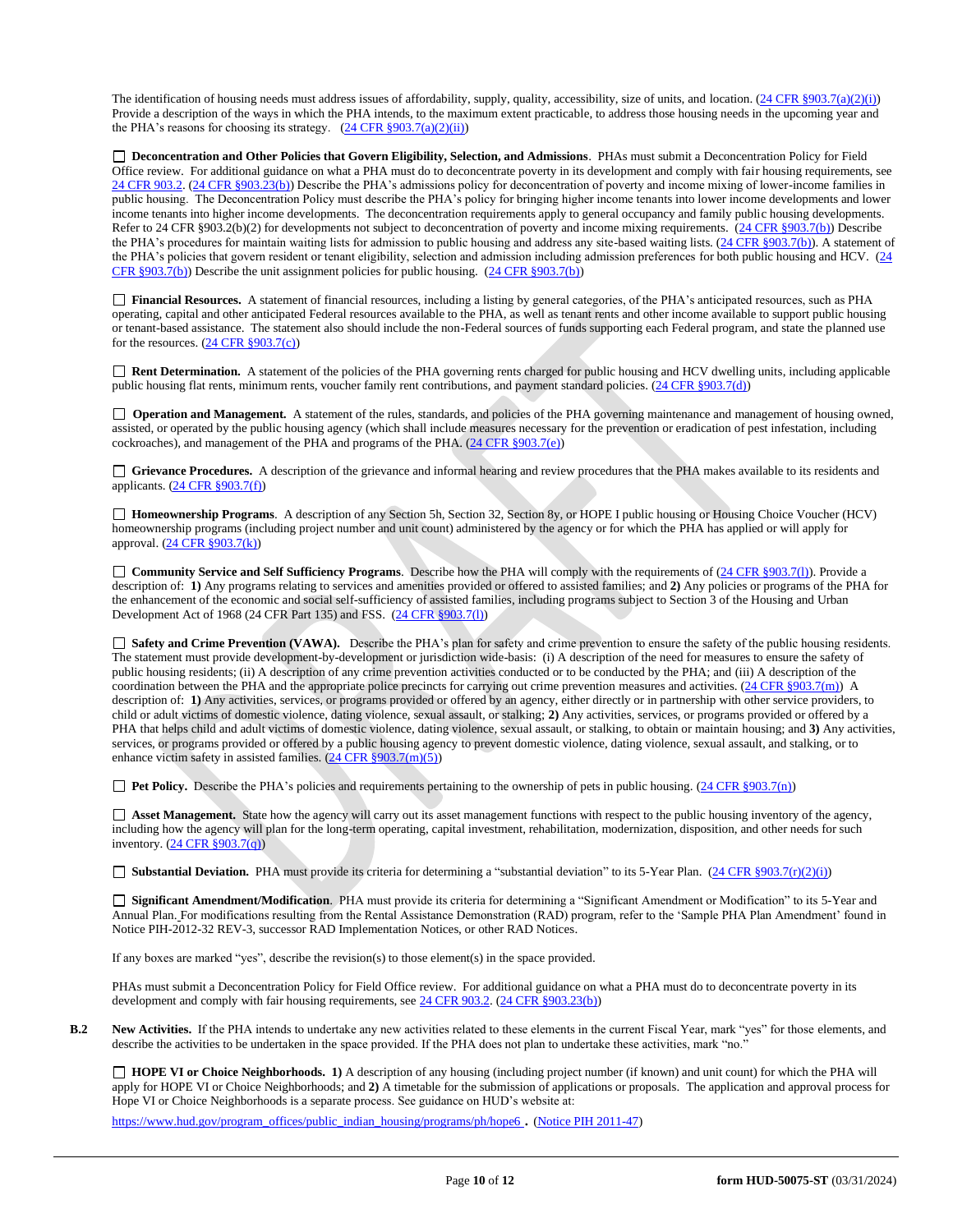**Mixed Finance Modernization or Development. 1)** A description of any housing (including project number (if known) and unit count) for which the PHA will apply for Mixed Finance Modernization or Development; and **2)** A timetable for the submission of applications or proposals. The application and approval process for Mixed Finance Modernization or Development is a separate process. See guidance on HUD's website at: [https://www.hud.gov/program\\_offices/public\\_indian\\_housing/programs/ph/hope6/mfph#4](https://www.hud.gov/program_offices/public_indian_housing/programs/ph/hope6/mfph#4)

□ **Demolition and/or Disposition.** With respect to public housing only, describe any public housing development(s), or portion of a public housing development projects, owned by the PHA and subject to ACCs (including project number and unit numbers [or addresses]), and the number of affected units along with their sizes and accessibility features) for which the PHA will apply or is currently pending for demolition or disposition approval under section 18 of the 1937 Act (42 U.S.C. 1437p); and (2) A timetable for the demolition or disposition. This statement must be submitted to the extent that approved and/or pending demolition and/or disposition has changed as described in the PHA's last Annual and/or 5-Year PHA Plan submission. The application and approval process for demolition and/or disposition is a separate process. Approval of the PHA Plan does not constitute approval of these activities. See guidance on HUD's website at: [http://www.hud.gov/offices/pih/centers/sac/demo\\_dispo/index.cfm.](http://www.hud.gov/offices/pih/centers/sac/demo_dispo/index.cfm) [\(24 CFR §903.7\(h\)\)](http://ecfr.gpoaccess.gov/cgi/t/text/text-idx?c=ecfr&sid=13734845220744370804c20da2294a03&rgn=div5&view=text&node=24:4.0.3.1.3&idno=24#24:4.0.3.1.3.2.5.5)

**Designated Housing for Elderly and Disabled Families.** Describe any public housing projects owned, assisted or operated by the PHA (or portions thereof), in the upcoming fiscal year, that the PHA has continually operated as, has designated, or will apply for designation for occupancy by elderly and/or disabled families only. Include the following information: **1**) development name and number; **2**) designation type; **3**) application status; **4**) date the designation was approved, submitted, or planned for submission, **5**) the number of units affected and; **6)** expiration date of the designation of any HUD approved plan. Note: The application and approval process for such designations is separate from the PHA Plan process, and PHA Plan approval does not constitute HUD approval of any designation.  $(24 \text{ CFR } \text{\textless} 903.7(i)(C))$ 

**Conversion of Public Housing under the Voluntary or Mandatory Conversion programs.** Describe any public housing building(s) (including project number and unit count) owned by the PHA that the PHA is required to convert or plans to voluntarily convert to tenant-based assistance; **2)** An analysis of the projects or buildings required to be converted; and **3)** A statement of the amount of assistance received to be used for rental assistance or other housing assistance in connection with such conversion. See guidance on HUD's website at:

<http://www.hud.gov/offices/pih/centers/sac/conversion.cfm>. [\(24 CFR §903.7\(j\)\)](http://ecfr.gpoaccess.gov/cgi/t/text/text-idx?c=ecfr&sid=13734845220744370804c20da2294a03&rgn=div5&view=text&node=24:4.0.3.1.3&idno=24#24:4.0.3.1.3.2.5.5)

-

**Conversion of Public Housing under the Rental Assistance Demonstration (RAD) program.** Describe any public housing building(s) (including project number and unit count) owned by the PHA that the PHA plans to voluntarily convert to Project-Based Rental Assistance or Project-Based Vouchers under RAD. See additional guidance on HUD's website at: [Notice PIH 2012-32](http://portal.hud.gov/hudportal/HUD?src=/program_offices/administration/hudclips/notices/pih/12pihnotices) REV-3, successor RAD Implementation Notices, and other RAD notices.

□ **Occupancy by Over-Income Families.** A PHA that owns or operates fewer than two hundred fifty (250) public housing units, may lease a unit in a public housing development to an over-income family (a family whose annual income exceeds the limit for a low income family at the time of initial occupancy), if all the following conditions are satisfied: (1) There are no eligible low income families on the PHA waiting list or applying for public housing assistance when the unit is leased to an over-income family; (2) The PHA has publicized availability of the unit for rental to eligible low income families, including publishing public notice of such availability in a newspaper of general circulation in the jurisdiction at least thirty days before offering the unit to an over-income family; (3) The over-income family rents the unit on a month-to-month basis for a rent that is not less than the PHA's cost to operate the unit; (4) The lease to the over-income family provides that the family agrees to vacate the unit when needed for rental to an eligible family; and (5) The PHA gives the over-income family at least thirty days notice to vacate the unit when the unit is needed for rental to an eligible family. The PHA may incorporate information on occupancy by over-income families into its PHA Plan statement of deconcentration and other policies that govern eligibility, selection, and admissions. See additional guidance on HUD's website at[: Notice PIH 2011-7.](http://portal.hud.gov/hudportal/HUD?src=/program_offices/administration/hudclips/notices/pih) [\(24 CFR 960.503\)](http://ecfr.gpoaccess.gov/cgi/t/text/text-idx?c=ecfr&sid=fa64c7c83a160f7c42da881396459a31&rgn=div5&view=text&node=24:4.0.3.1.13&idno=24#24:4.0.3.1.13.5.5.1) (24 CFR 903.7(b))

□ **Occupancy by Police Officers.** The PHA may allow police officers who would not otherwise be eligible for occupancy in public housing, to reside in a public housing dwelling unit. The PHA must include the number and location of the units to be occupied by police officers, and the terms and conditions of their tenancies; and a statement that such occupancy is needed to increase security for public housing residents. A "police officer" means a person determined by the PHA to be, during the period of residence of that person in public housing, employed on a full-time basis as a duly licensed professional police officer by a Federal, State or local government or by any agency of these governments. An officer of an accredited police force of a housing agency may qualify. The PHA may incorporate information on occupancy by police officers into its PHA Plan statement of deconcentration and other policies that govern eligibility, selection, and admissions. See additional guidance on HUD's website at: [Notice PIH 2011-7.](http://portal.hud.gov/hudportal/HUD?src=/program_offices/administration/hudclips/notices/pih) [\(24 CFR 960.505\)](http://ecfr.gpoaccess.gov/cgi/t/text/text-idx?c=ecfr&sid=fa64c7c83a160f7c42da881396459a31&rgn=div5&view=text&node=24:4.0.3.1.13&idno=24#24:4.0.3.1.13.5.5.2) (24 CFR 903.7(b))

 **Non-Smoking Policies.** The PHA may implement non-smoking policies in its public housing program and incorporate this into its PHA Plan statement of operation and management and the rules and standards that will apply to its projects. See additional guidance on HUD's website at[: Notice PIH 2009-21](http://portal.hud.gov/hudportal/HUD?src=/program_offices/administration/hudclips/notices/pih/09pihnotices) and Notice PIH-2017-03. [\(24 CFR §903.7\(e\)\)](http://ecfr.gpoaccess.gov/cgi/t/text/text-idx?c=ecfr&sid=b44bf19bef93dd31287608d2c687e271&rgn=div5&view=text&node=24:4.0.3.1.3&idno=24#24:4.0.3.1.3.2.5.5)

**Project-Based Vouchers.** Describe any plans to use Housing Choice Vouchers (HCVs) for new project-based vouchers, which must comply with PBV goals, civil rights requirements, Housing Quality Standards (HQS) and deconcentration standards, as stated in 983.57(b)(1) and set forth in the PHA Plan statement of deconcentration and other policies that govern eligibility, selection, and admissions. If using project-based vouchers, provide the projected number of project-based units and general locations, and describe how project-basing would be consistent with the PHA Plan [\(24 CFR §903.7\(b\)\)](http://ecfr.gpoaccess.gov/cgi/t/text/text-idx?c=ecfr&sid=b44bf19bef93dd31287608d2c687e271&rgn=div5&view=text&node=24:4.0.3.1.3&idno=24#24:4.0.3.1.3.2.5.5).

 **Units with Approved Vacancies for Modernization.** The PHA must include a statement related to units with approved vacancies that are undergoing modernization in accordance with  $24$  CFR §990.145(a)(1).

**Other Capital Grant Programs** (i.e., Capital Fund Community Facilities Grants or Emergency Safety and Security Grants).

For all activities that the PHA plans to undertake in the current Fiscal Year, provide a description of the activity in the space provided.

- **B.3 Progress Report.** For all Annual Plans following submission of the first Annual Plan, a PHA must include a brief statement of the PHA's progress in meeting the mission and goals described in the 5-Year PHA Plan.  $(24 \text{ CFR } \frac{8903.7(r)(1)}{r})$
- **B.4 Capital Improvements.** PHAs that receive funding from the Capital Fund Program (CFP) must complete this section [\(24 CFR §903.7 \(g\)\)](http://ecfr.gpoaccess.gov/cgi/t/text/text-idx?c=ecfr&sid=0885bb33f96a064e6519e07d66d87fd6&rgn=div5&view=text&node=24:4.0.3.1.3&idno=24#24:4.0.3.1.3.2.5.5). To comply with this requirement, the PHA must reference the most recent HUD approved Capital Fund 5 Year Action Plan in EPIC and the date that it was approved. PHAs can reference the form by including the following language in the Capital Improvement section of the appropriate Annual or Streamlined PHA Plan Template: "See Capital Fund 5 Year Action Plan in EPIC approved by HUD on XX/XX/XXXX."